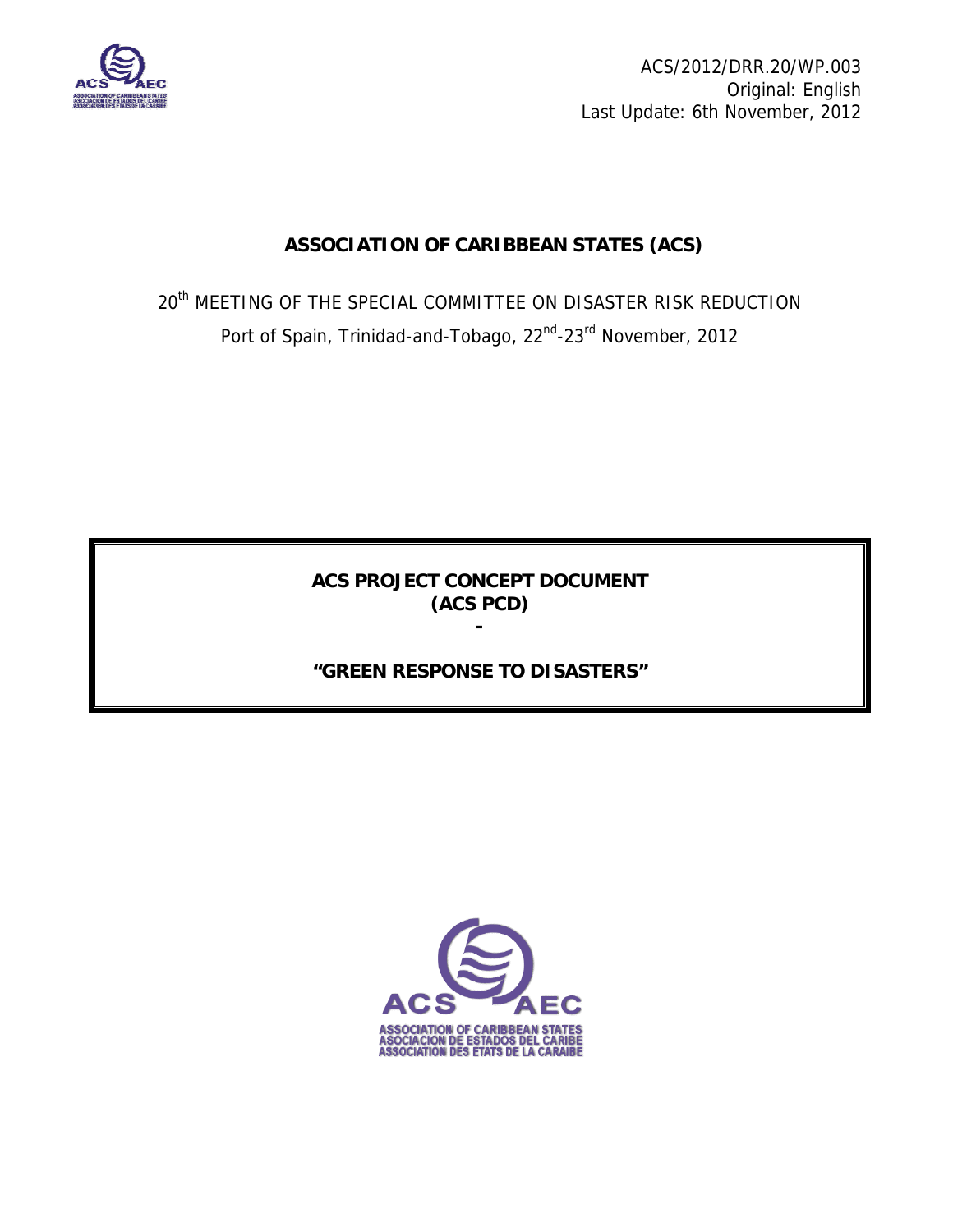# **CONTENTS**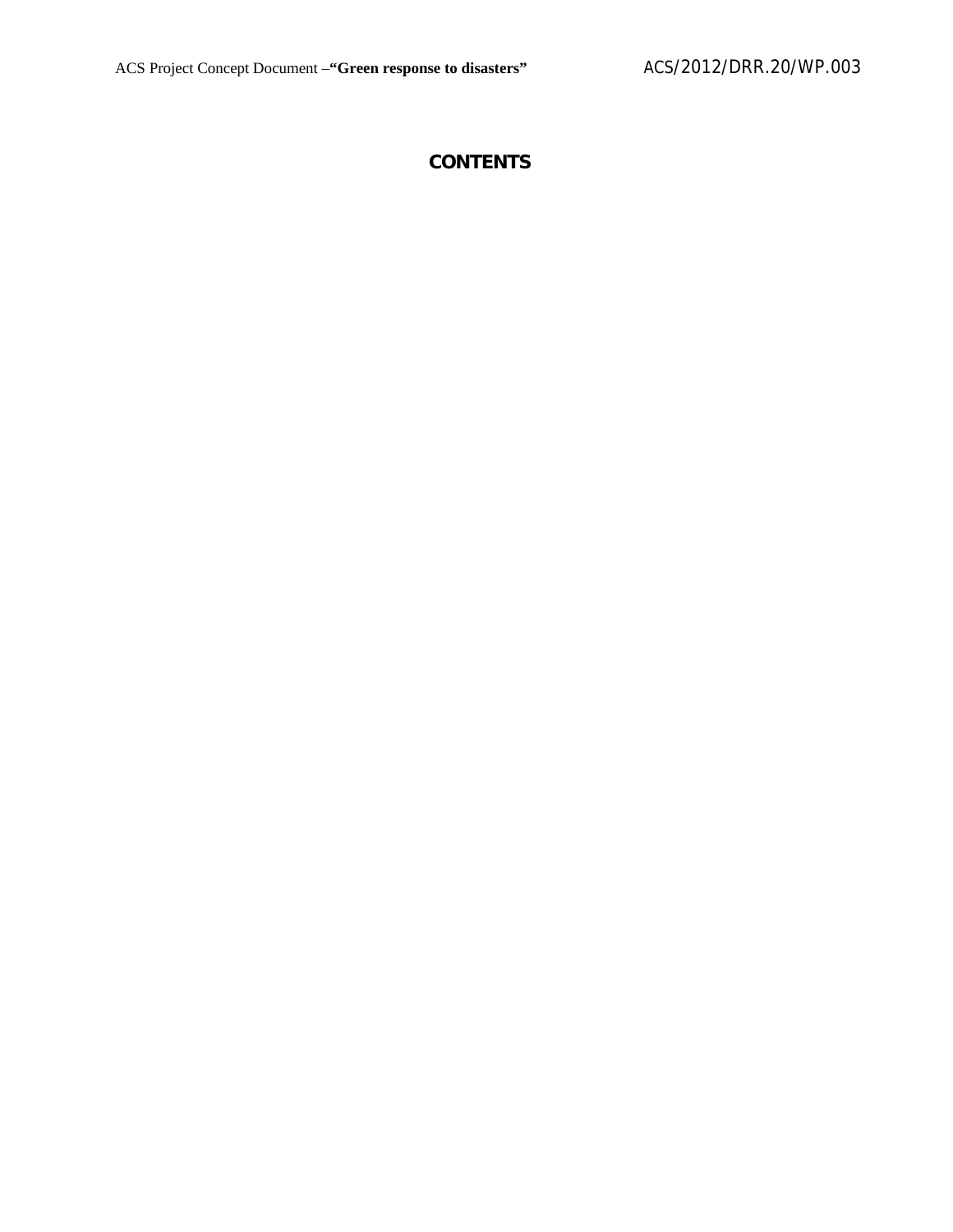| <b>ABBREVIATIONS AND ACRONYMS 4</b> |                     |                                                 |  |  |  |  |
|-------------------------------------|---------------------|-------------------------------------------------|--|--|--|--|
|                                     | PROJECT OVERVIEW  6 |                                                 |  |  |  |  |
|                                     |                     | A. PROJECT DESCRIPTION 6                        |  |  |  |  |
|                                     |                     | 1.1 Project name/number 6                       |  |  |  |  |
|                                     |                     |                                                 |  |  |  |  |
|                                     |                     | 1.3 Objectives 6                                |  |  |  |  |
|                                     |                     | 1.4 Justification7                              |  |  |  |  |
|                                     |                     | 1.5 Results / Components 8                      |  |  |  |  |
|                                     |                     | 1.6 Estimated Duration and Cost                 |  |  |  |  |
|                                     |                     |                                                 |  |  |  |  |
|                                     |                     | 1.7 Project current status8                     |  |  |  |  |
|                                     |                     | <b>B. STAKEHOLDERS 10</b>                       |  |  |  |  |
|                                     |                     | 1.8 Entity responsible  10                      |  |  |  |  |
|                                     |                     | 1.9 Beneficiaries 10                            |  |  |  |  |
|                                     |                     | 1.10<br><b>Collaborating institutions</b><br>10 |  |  |  |  |
|                                     |                     | 1.11<br><b>Executing institutions10</b>         |  |  |  |  |
|                                     |                     | 1.12<br><b>Financing institutions</b> 10        |  |  |  |  |
|                                     |                     | <b>I. PROJECT INTERVENTION LOGIC11</b>          |  |  |  |  |
|                                     |                     | A. CONTEXT AND BACKGROUND11                     |  |  |  |  |
|                                     |                     | 2.1 Features of the sector  11                  |  |  |  |  |
|                                     |                     | 2.2 Problems that will be addressed             |  |  |  |  |
|                                     |                     |                                                 |  |  |  |  |
|                                     |                     | 2.3 Project Proposal  11                        |  |  |  |  |
|                                     |                     | 2.4 Other interventions11                       |  |  |  |  |
|                                     |                     | B. OBJECTIVES 12                                |  |  |  |  |
|                                     |                     | 2.5 Project overall objective  12               |  |  |  |  |
|                                     |                     | 2.6 Project specific objective(s)  12           |  |  |  |  |
|                                     |                     | 2.7 Expected results  12                        |  |  |  |  |
|                                     |                     |                                                 |  |  |  |  |

| C. STAKEHOLDERS 14                                 |
|----------------------------------------------------|
| 2.8 Beneficiaries  14                              |
| 2.9 Participating institutions 14                  |
| D. BENEFITS, RISKS AND<br><b>SUSTAINABILITY 15</b> |
| 2.10                                               |
|                                                    |
| 2.11 Critical risks and<br>Sustainability  16      |
| Ex-post sustainability 16<br>2.12                  |
| PROJECT IMPLEMENTATION                             |
|                                                    |
| A. COMPONENTS AND ACTIVITIES                       |
|                                                    |
|                                                    |
| 3.1 Components description  17                     |
| 3.2 Expected schedule  17                          |
| <b>B. EXECUTION  17</b>                            |
| 3.3 Physical means required  17                    |
| 3.4 Expertise required  18                         |
| 3.5 Project Team  18                               |
| 3.6 Matrix of Responsibilities 18                  |
|                                                    |
| 3.7 Financing Matrix 19                            |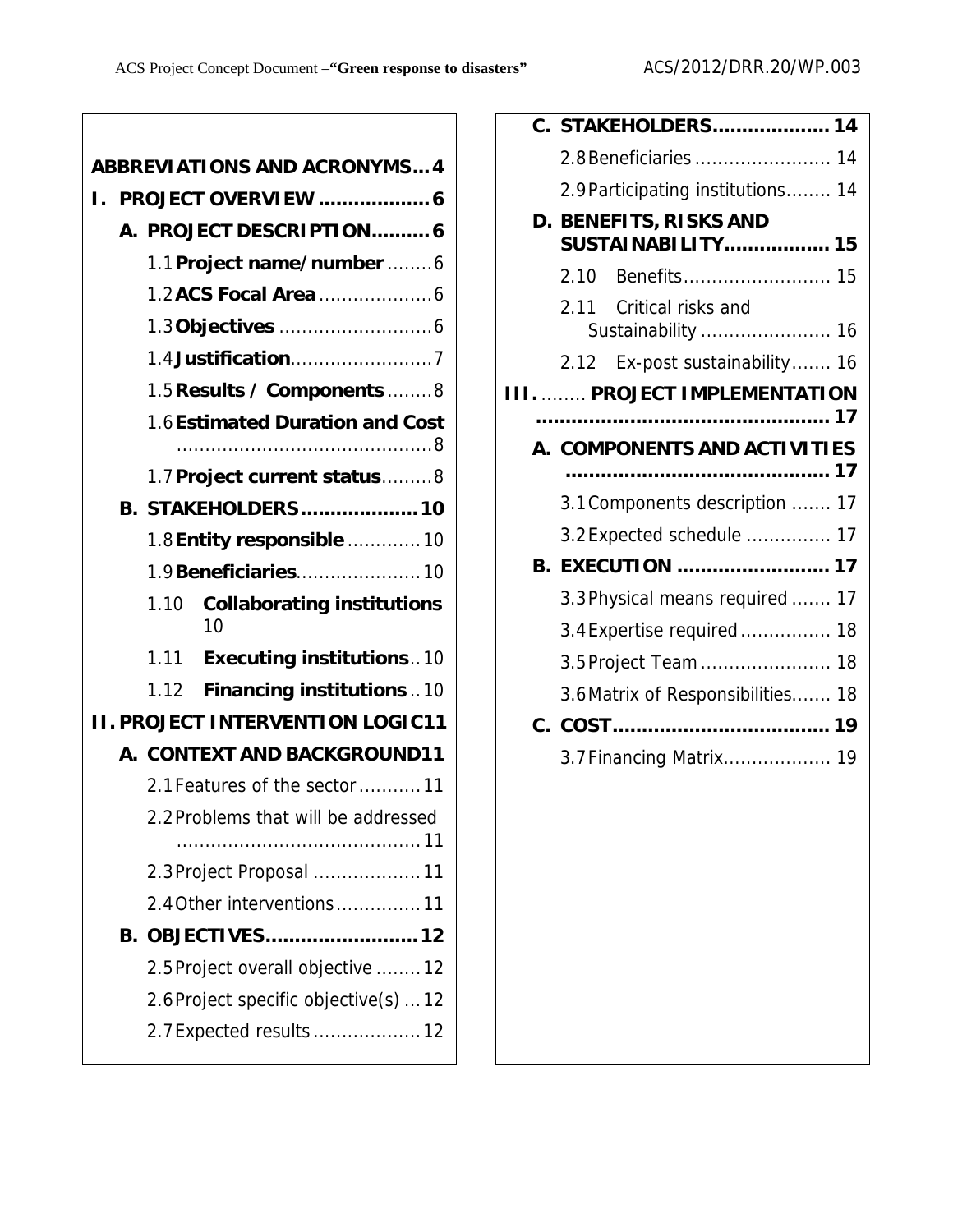# **ABBREVIATIONS AND ACRONYMS**

- **ACS:** Association of Caribbean States
- **CC:** Climate Change
- **DRR: Disaster Risk Reduction**
- **IFRC**: International Federation of Red Cross and Red Crescent Societies
- **SD**: Sustainable Development
- **TTRC**: Trinidad and Tobago Red Cross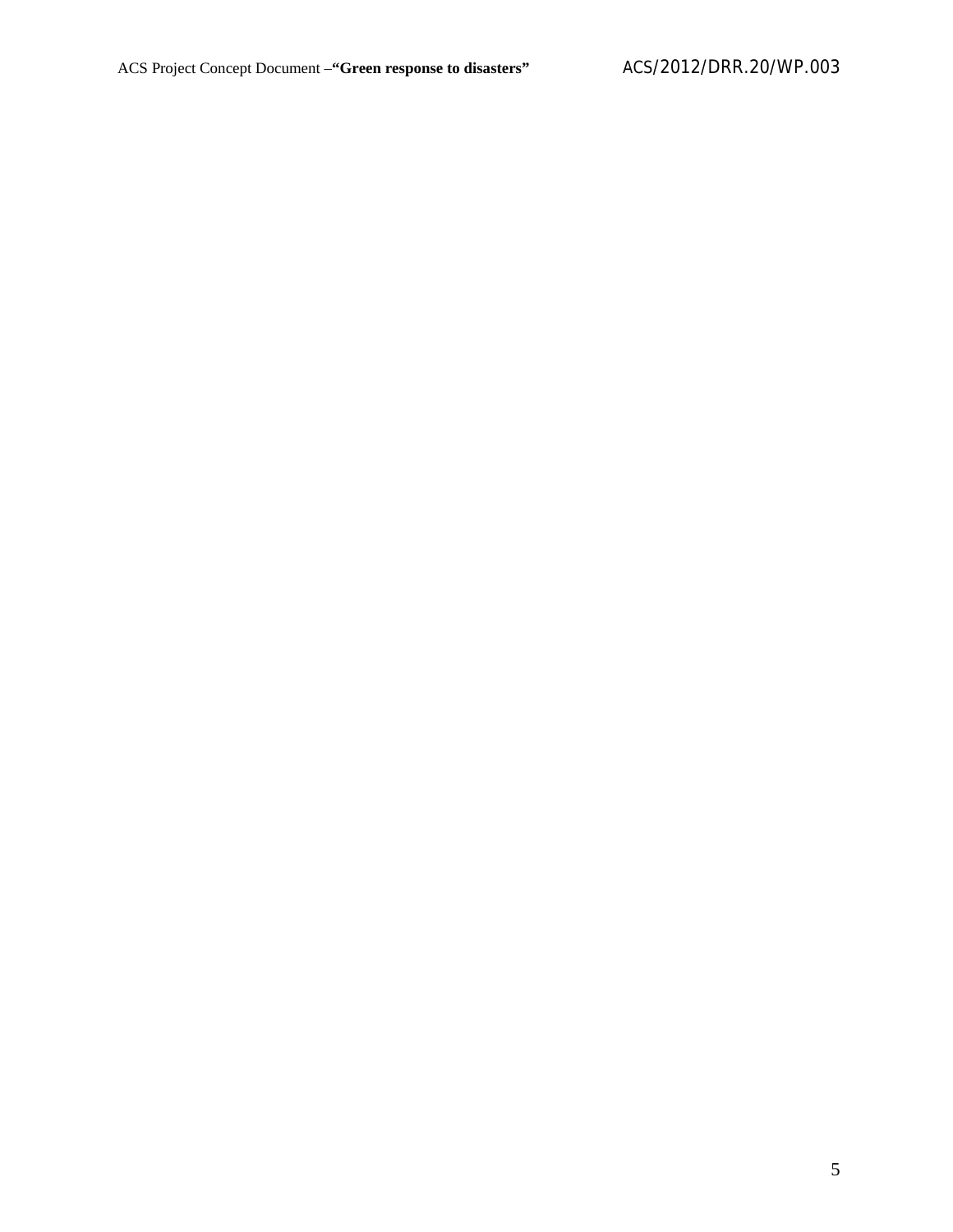| <b>PROJECT OVERVIEW</b><br>Ι. |                                                                                                                                                                                                                                                                                                                                                                                                                                                                                                                                                                   |  |  |  |  |
|-------------------------------|-------------------------------------------------------------------------------------------------------------------------------------------------------------------------------------------------------------------------------------------------------------------------------------------------------------------------------------------------------------------------------------------------------------------------------------------------------------------------------------------------------------------------------------------------------------------|--|--|--|--|
| A. PROJECT DESCRIPTION        |                                                                                                                                                                                                                                                                                                                                                                                                                                                                                                                                                                   |  |  |  |  |
| 1.1 Project name              | "Green response to disasters"                                                                                                                                                                                                                                                                                                                                                                                                                                                                                                                                     |  |  |  |  |
|                               | Phase 1: feasibility study on how to reduce, in a sustainable way,<br>the environmental impact of the products and technologies used<br>in response to and recovery from disasters. The feasibility study<br>will then identify green products, processes and technologies to<br>be used in disaster response.                                                                                                                                                                                                                                                    |  |  |  |  |
|                               | Phase 2: identify/develop/source green response prototypes from<br>the Caribbean region.                                                                                                                                                                                                                                                                                                                                                                                                                                                                          |  |  |  |  |
|                               | Phase 3: test pilot green response prototypes.                                                                                                                                                                                                                                                                                                                                                                                                                                                                                                                    |  |  |  |  |
|                               | Phase $4$ : based on the deployment of the goods identified and<br>procured in phases 1 & 2 and results of phase 3, consequently to<br>promote and support their production for diffusion in the<br>Caribbean countries in response to disaster.                                                                                                                                                                                                                                                                                                                  |  |  |  |  |
| 1.2 ACS Focal<br>Area         | <b>Disaster Risk Reduction</b>                                                                                                                                                                                                                                                                                                                                                                                                                                                                                                                                    |  |  |  |  |
| 1.3 Objectives                | The objectives mentioned are the ones of the overall project.                                                                                                                                                                                                                                                                                                                                                                                                                                                                                                     |  |  |  |  |
|                               | <b>Overall objective:</b> Based on empirical evidence of the<br>environmental and economic benefits of green products,<br>processes and technologies to be used in disaster response,<br>develop standards and regulations (framed in a Green Response<br>Model Law) that Caribbean governments can incorporate to<br>promote and facilitate the production and utilization of such eco-<br>efficient and environmentally friendly products, tools and<br>processes to be utilized for responding to and recovering from<br>disasters impacting on their country. |  |  |  |  |
|                               | <b>Specific Objective(s):</b>                                                                                                                                                                                                                                                                                                                                                                                                                                                                                                                                     |  |  |  |  |
|                               | 1. To determine the availability, effectiveness<br>and<br>efficiency of green products and processes to be<br>utilized in the case of emergency response to and<br>recovery from disasters in the Caribbean (eg., for<br>shelter construction, lighting, heating [as may be<br>applicable], cooking, water supply and feeding for the<br>affected people).                                                                                                                                                                                                        |  |  |  |  |
|                               | 2. To develop a regulatory framework to facilitate the<br>production of the elements mentioned in article 1<br>herein (with good practices, business cases, life-cycle<br>analysis, and environmental footprint).                                                                                                                                                                                                                                                                                                                                                 |  |  |  |  |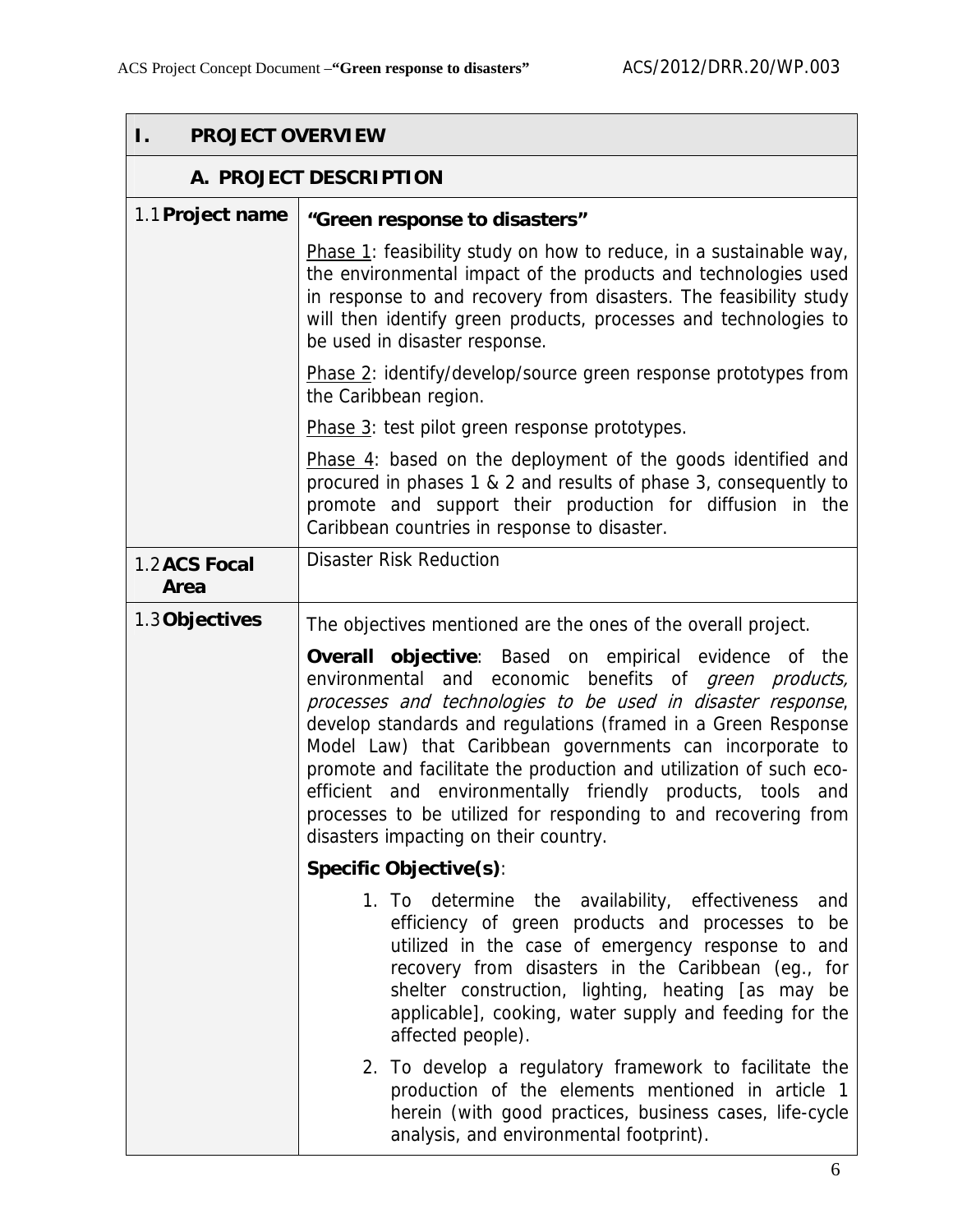|                   | 3. To promote, support and organize a well-prepared<br>manufacture and wholesale of the elements cited in a<br>geographic location(s) that could also facilitate rapid<br>shipping of such products.<br>4. To facilitate plans and preparations for the shipping to<br>and distribution within Caribbean states of pre-stocked<br>and/or emergency response materials that meet the<br>specifications and criteria of Green materials.<br>5. To duplicate the model developed as the outcome of<br>this proposal in Central America, South America and<br>other regions of the world. |  |  |  |
|-------------------|---------------------------------------------------------------------------------------------------------------------------------------------------------------------------------------------------------------------------------------------------------------------------------------------------------------------------------------------------------------------------------------------------------------------------------------------------------------------------------------------------------------------------------------------------------------------------------------|--|--|--|
| 1.4 Justification | When a response to a natural disaster occurs, the mobilization<br>most often occurs very quickly and focuses on the immediate<br>needs, without regard to environmental efficacy; whereas a long<br>term view (integrating the values and principles of environmental<br>sustainable<br>development)<br>and<br>might<br>impact<br>be<br>more<br>environmentally sound while maintaining economic viability.<br>According to the mandate of the Association of Caribbean States,                                                                                                       |  |  |  |
|                   | this project proposal is in line with the St Marc Plan of Action:<br><b>Article 1:</b> "Strengthen its role as the principal forum in<br>the Greater Caribbean for the exchange of experiences,<br>lessons learnt and best practices in the development of<br>national and regional coordination mechanisms".                                                                                                                                                                                                                                                                         |  |  |  |
|                   | <b>Article 4:</b> "Encourage and contribute, as appropriate, to<br>the integration of disaster risk reduction<br>into<br>humanitarian and sustainable and safe development<br>planning, programmes and frameworks, including the<br>poverty reduction strategic frameworks.                                                                                                                                                                                                                                                                                                           |  |  |  |
|                   | <b>Article 5:</b> "Encourage and contribute, as appropriate, to<br>Members' integration of all disaster risk reduction actions<br>with climate change strategies, such as<br>measures<br>surrounding adaptation to climate change".                                                                                                                                                                                                                                                                                                                                                   |  |  |  |
|                   | <b>Article 7:</b> " Contribute to the continuous exchange<br>Conference<br>Bodies,<br>international<br>between<br>the<br>cooperation bodies, the ministries in charge of planning<br>and finance, as well as organisations specializing in<br>disaster risk reduction".                                                                                                                                                                                                                                                                                                               |  |  |  |
|                   | <b>Article 8:</b> "To support the formulation of policies and the<br>strengthening of networks among disaster risk experts,<br>technical and scientific specialists, planners and other<br>stakeholders".                                                                                                                                                                                                                                                                                                                                                                             |  |  |  |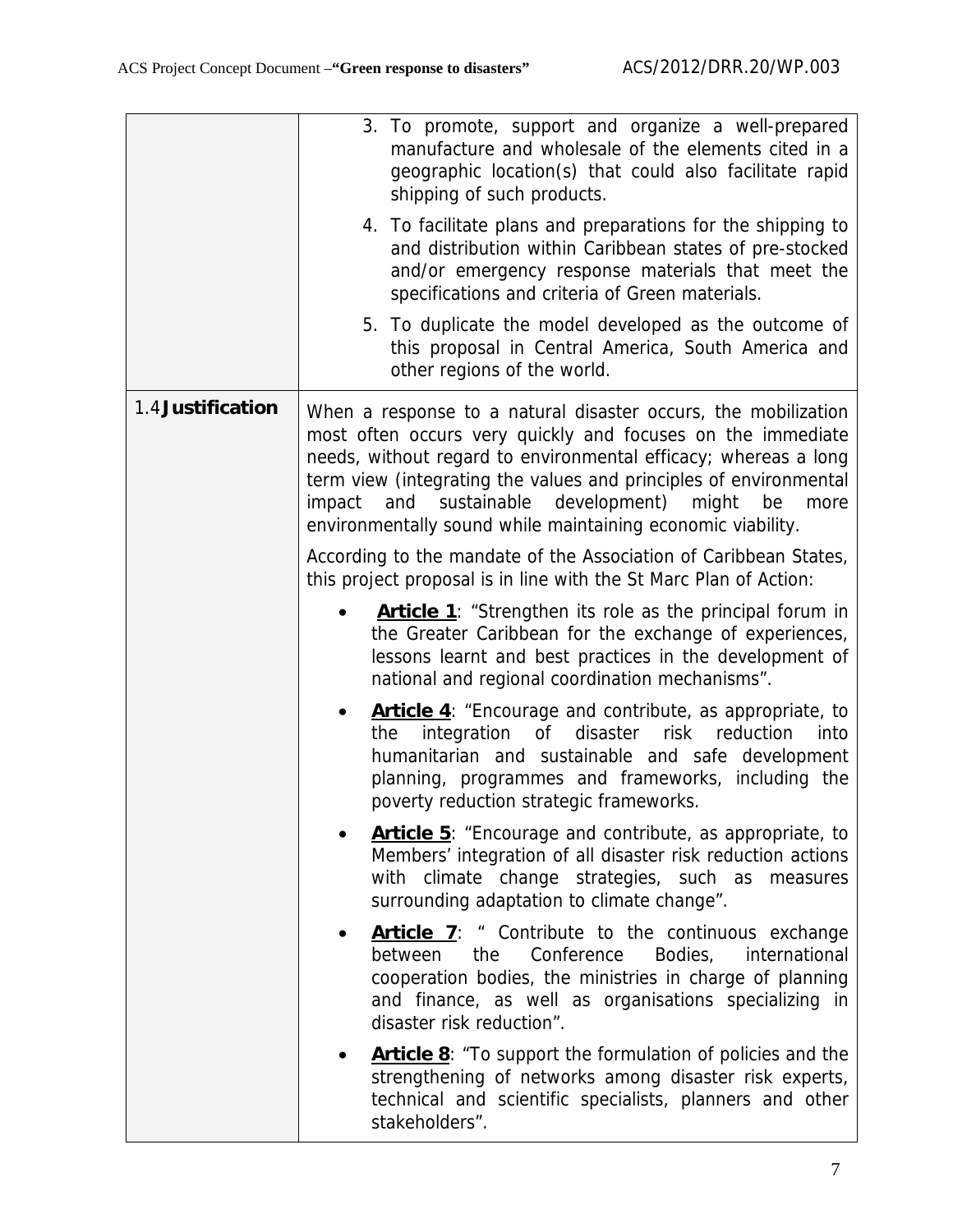|                                     | <b>Article 9</b> : "To provide assistance, as appropriate, at the<br>$\bullet$<br>regional, national and local levels, in collaboration with<br>Conference Bodies, in the development<br>and<br>the<br>strengthening of community-based disaster<br>risk<br>management programmes".<br><b>Article 10</b> : "Strengthen its capacity to link Members to<br>existing disaster risk reduction initiatives of the<br>Conference Bodies". |  |  |  |  |
|-------------------------------------|--------------------------------------------------------------------------------------------------------------------------------------------------------------------------------------------------------------------------------------------------------------------------------------------------------------------------------------------------------------------------------------------------------------------------------------|--|--|--|--|
|                                     | <b>Article 19</b> : "Encourage and contribute to<br>the<br>development of disaster risk reduction strategies, even<br>their transfer through appropriate financial<br>and<br>investment mechanisms, including insurances, to enable<br>ACS Member Countries to cope with post-disaster needs<br>of the most vulnerable groups and public infrastructure".                                                                            |  |  |  |  |
|                                     | Article 25: "Continue to expand the network of<br>international and regional bodies for consultation,<br>cooperation and concerted action without detriment to<br>the relationship with the Conference Bodies".                                                                                                                                                                                                                      |  |  |  |  |
|                                     | Moreover, this project is developed in the framework of the<br>Memorandum and the Letter of Understanding signed between<br>the Association of Caribbean States and the International<br>Federation of Red Cross and Red Crescent Societies, with regard<br>to the Red Cross civil society role in disaster response in its<br>capacity as auxiliary to governments.                                                                 |  |  |  |  |
|                                     | Finally, this project is in line with the Ministerial Declaration of<br>Santo Domingo, agreed by the Governments in February 2008<br>during the meeting of the Ministers of Environment in Latin<br>America and the Caribbean.                                                                                                                                                                                                       |  |  |  |  |
| 1.5 Results /<br><b>Components</b>  | Phase 1: Economic viability and related business plans for the<br>production of emergency relief and recovery goods such as<br>renewable electrical energy supplies (to cook, heat and light),<br>biodegradable packaging for emergency response products and<br>related processes for delivery, usage, and recyling, re-use or<br>disposal.                                                                                         |  |  |  |  |
|                                     | Phase 2,3 and 4: proof-of-concept                                                                                                                                                                                                                                                                                                                                                                                                    |  |  |  |  |
| 1.6Estimated<br><b>Duration and</b> | Phase 1: 140,000 USD, for Phase 1 feasibility study                                                                                                                                                                                                                                                                                                                                                                                  |  |  |  |  |
| Cost                                | Phase $2$ , $3 \& 4$ : to be determined according to the results of<br>phase 1                                                                                                                                                                                                                                                                                                                                                       |  |  |  |  |
| 1.7 Project<br>current              | Approved as permanent initiative during the XIXth meeting of the<br>Special Committee for Disaster Risk Reduction. To be circulated                                                                                                                                                                                                                                                                                                  |  |  |  |  |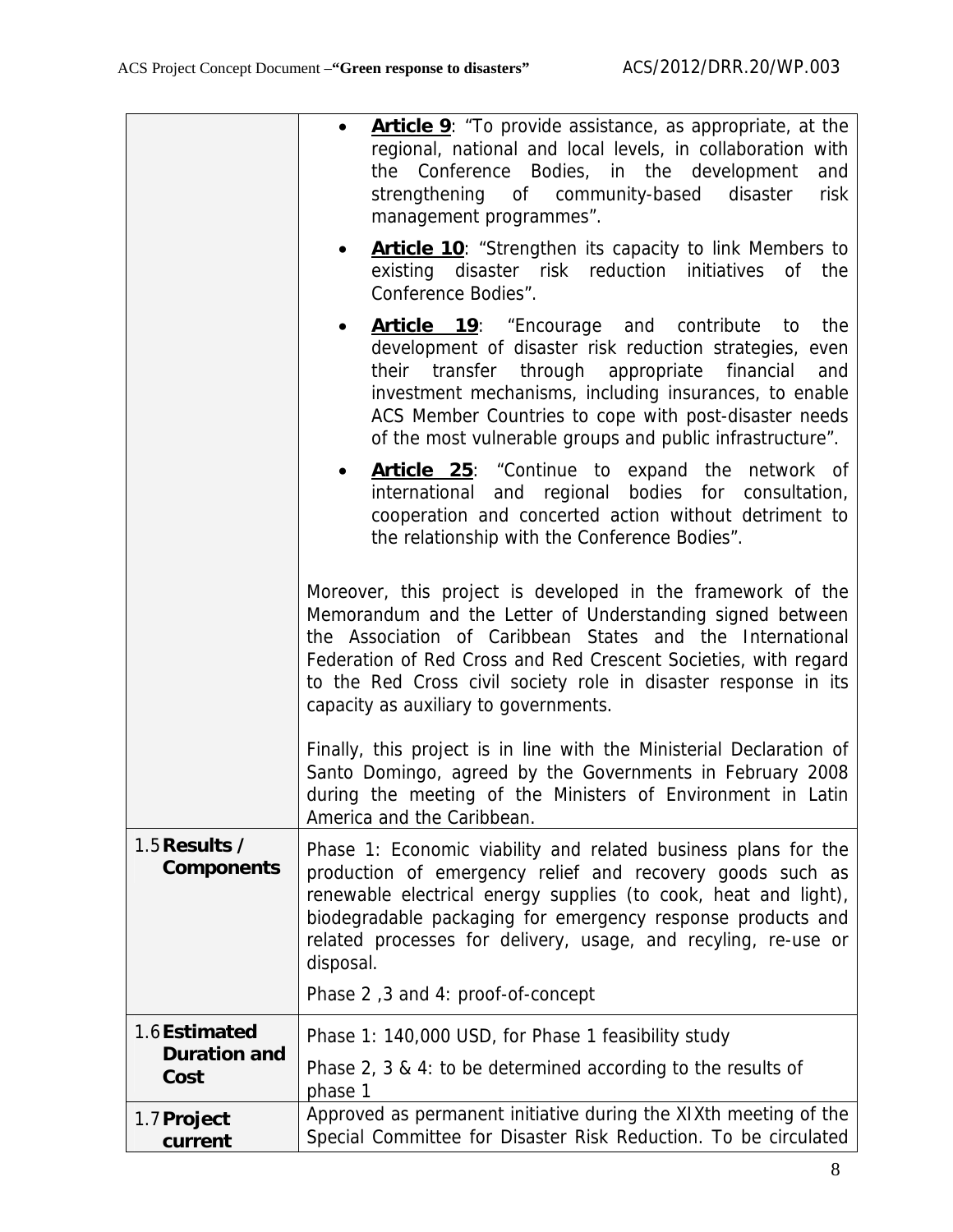| status | to ACS Members for final approval at the XXth meeting of the |
|--------|--------------------------------------------------------------|
|        | SCDRR as an ACS project.                                     |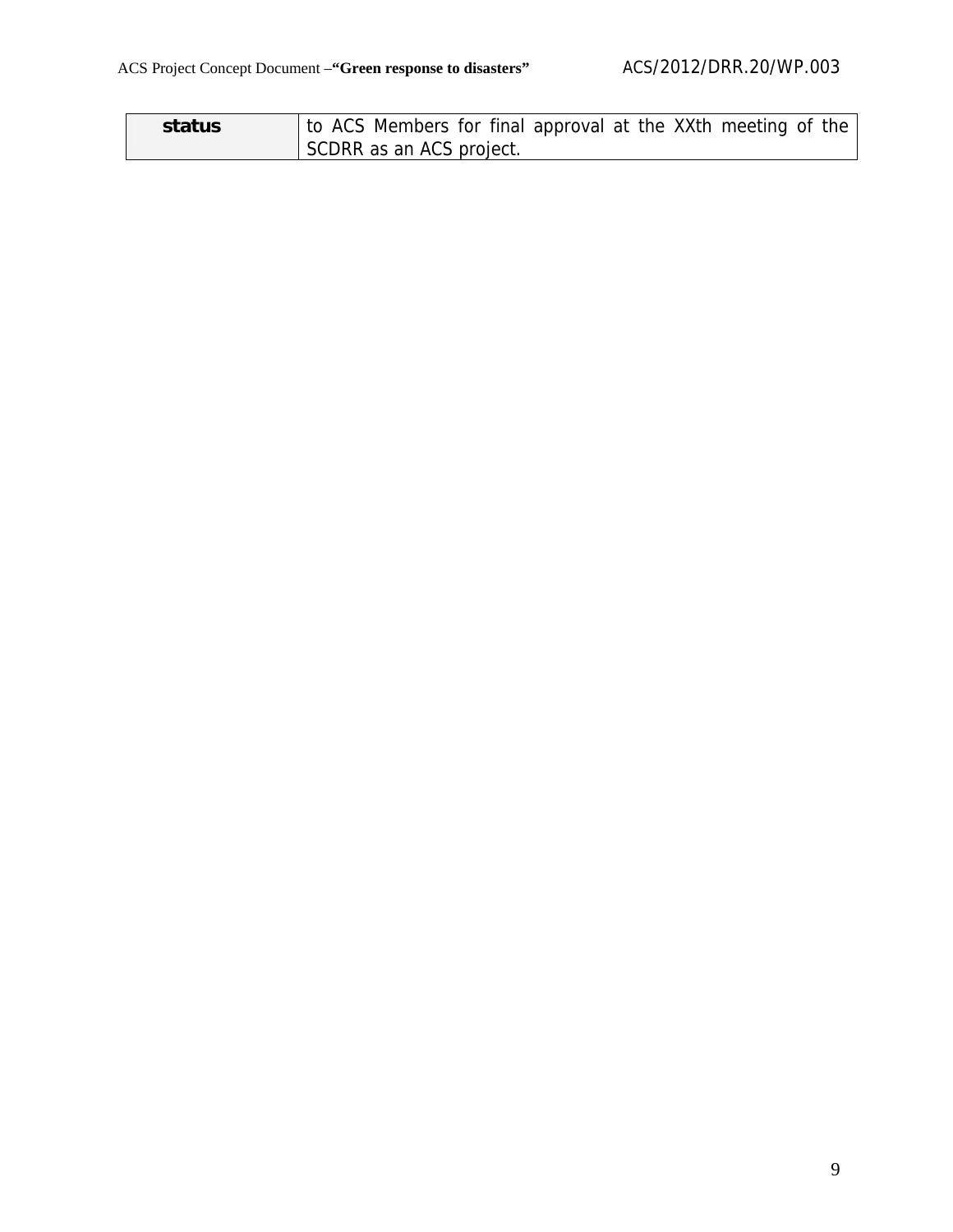|                                                                                                                     | <b>B. STAKEHOLDERS</b>                                                                                                                                                                                                                                                                                                |  |  |  |  |  |  |
|---------------------------------------------------------------------------------------------------------------------|-----------------------------------------------------------------------------------------------------------------------------------------------------------------------------------------------------------------------------------------------------------------------------------------------------------------------|--|--|--|--|--|--|
| $1.8$ Entity<br>responsible                                                                                         | For phase 1: Green Response Coordinating Committee (led by a<br>Representative of the Government of Trinidad and Tobago and a<br>Representative of TTRC) which reports jointly to designated<br>representatives of ACS and IFRC, being the Director of DRR and<br>the Caribbean Regional Representative, respectively |  |  |  |  |  |  |
|                                                                                                                     | The entities responsible for the execution of phase 2 will be<br>accordingly determined by the results of phase 1                                                                                                                                                                                                     |  |  |  |  |  |  |
| Phase 3 and 4 will be coordinated amongst ACS, interested<br>Members States, IFRC (including its Member Societies). |                                                                                                                                                                                                                                                                                                                       |  |  |  |  |  |  |
| 1.9 Beneficiaries                                                                                                   | Population of Member States and Associate Members of the ACS.                                                                                                                                                                                                                                                         |  |  |  |  |  |  |
| 1.10                                                                                                                | <b>ACS</b>                                                                                                                                                                                                                                                                                                            |  |  |  |  |  |  |
| Collaborating<br>institutions                                                                                       | <b>IFRC</b>                                                                                                                                                                                                                                                                                                           |  |  |  |  |  |  |
|                                                                                                                     | <b>TTRC</b>                                                                                                                                                                                                                                                                                                           |  |  |  |  |  |  |
|                                                                                                                     | Government of TnT<br>Other entities identified by the Green Response Coordination<br>Committee                                                                                                                                                                                                                        |  |  |  |  |  |  |
| 1.11<br><b>Executing</b><br>institutions                                                                            | Trinidad and Tobago Red Cross, under the umbrella of the<br>International Federation of Red Cross and Red Crescent<br>Societies, and with the support of the ACS.                                                                                                                                                     |  |  |  |  |  |  |
| 1.12<br><b>Financing</b><br>institutions                                                                            | Government of Trinidad and Tobago and other sources.                                                                                                                                                                                                                                                                  |  |  |  |  |  |  |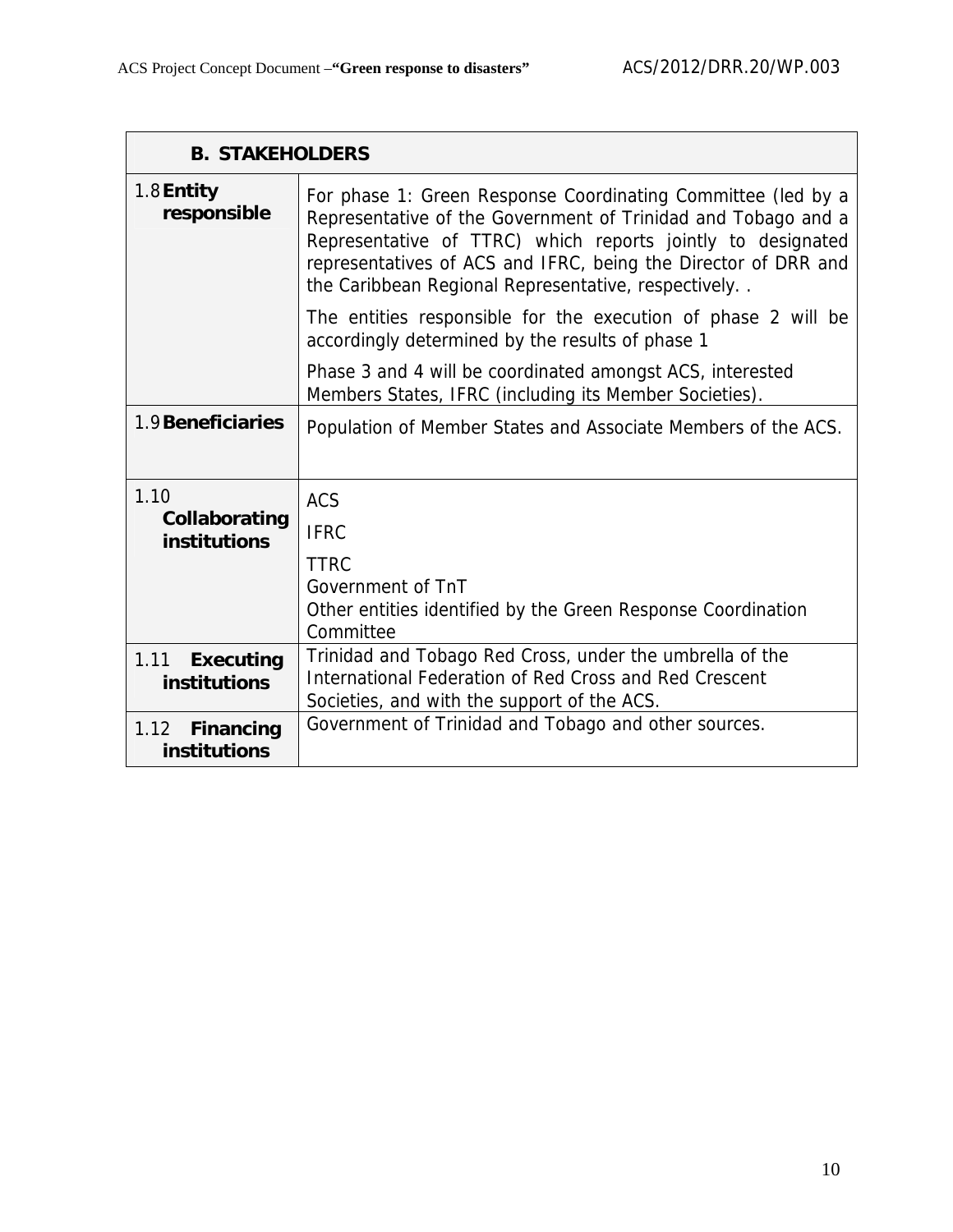## **II. PROJECT INTERVENTION LOGIC**

### **A. CONTEXT AND BACKGROUND**

#### 2.1 **Features of the sector**

The Caribbean is highly vulnerable to natural disasters. The region is prone to tropical storm and hurricane activity, floods, volcanic and seismic activities, droughts, bush fires, etc.

When a response to a natural disaster occurs, the mobilization most often occurs very quickly and focuses on the immediate needs, without regard to environmental efficacy; whereas a long term view (integrating the values and principles of environmental impact and sustainable development) might be more tenable.

#### 2.2 **Problems that will be addressed**

- Address the lack of standards and regulations to produce and use ecoefficient products, processes and technologies
- Limit cost of energy production by using renewable energy
- Avoid accumulation of garbage/rubbish by using recyclable / reusable / biodegradable items and their packaging
- Limit the time of response to disaster by organizing the pre-positioning of stocks strategically located
- In the context of Climate Change, this project offers both mitigation and adaptation measures.

### 2.3 **Project Proposal**

The project "Green Response to Disasters" will be developed in four phases:

- Phase 1: feasibility study
- Phase 2: develop/source green response prototypes from the Caribbean region
- Phase 3: test pilot green response prototypes
- Phase 4: based on the deployment of the goods identified and procured in phase 1 & 2 and results of phase 3, consequently their promotion and production for diffusion in the Caribbean countries in response to disaster.

### 2.4 **Other interventions**

Promotion of the initiative at the international level through the ACS and the IFRC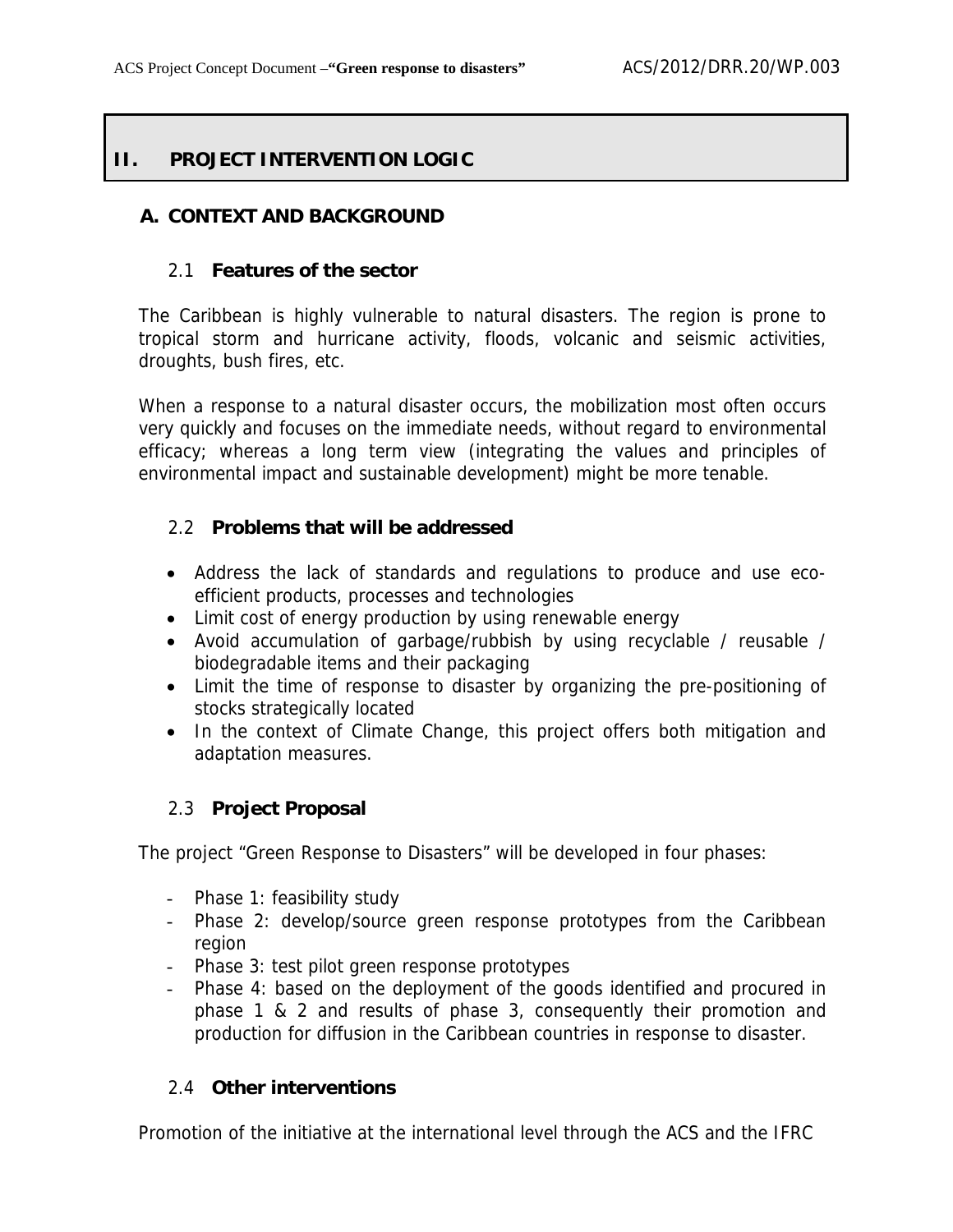# **B. OBJECTIVES**

## 2.5 **Project overall objective**

Based on empirical evidence of the environmental and economic benefits of *green* products, processes and technologies to be used in disaster response, develop standards and regulations (framed in a Green Response Model Law) that Caribbean governments can incorporate to promote and facilitate the production and utilization of such eco-efficient and environmentally friendly products, tools and processes to be utilized for responding to and recovering from disasters impacting on their country.

# 2.6 **Project specific objective(s)**

- 1. To determine the availability, effectiveness and efficiency of green products and processes to be utilized in the case of emergency response to and recovery from disasters in the Caribbean (eg., for shelter construction, lighting, heating [as may be applicable], cooking, water supply and feeding for the affected people).
- 2. To develop a regulatory framework to facilitate the production of the elements mentioned in article 1 herein (with good practices, business cases, life-cycle analysis, and environmental footprint).
- 3. To promote, support and organize a well-prepared manufacture and wholesale of the elements cited in a geographic location(s) that could also facilitate rapid shipping of such products.
- 4. To facilitate plans and preparations for the shipping to and distribution within Caribbean states of pre-stocked and/or emergency response materials that meet the specifications and criteria of Green materials.
- 5. To duplicate the model developed as the outcome of this proposal in Central America, South America and other regions of the world.

# 2.7 **Expected results**

Phase 1:

- a. A draft Model Law for Green Response to Disasters that encompasses specifications and regulations for environmentally-appropriate practices, products and processes covering disaster risk reduction, preparedness, response and recovery.
- b. To determine the economic viability and related business plans for the production of emergency relief and recovery goods such as renewable electrical energy supplies (to cook and light), biodegradable packaging for emergency response products, etc.
- c. To identify expert sources for the support and implementation of the project amongst government, institutions, academia and the private sector.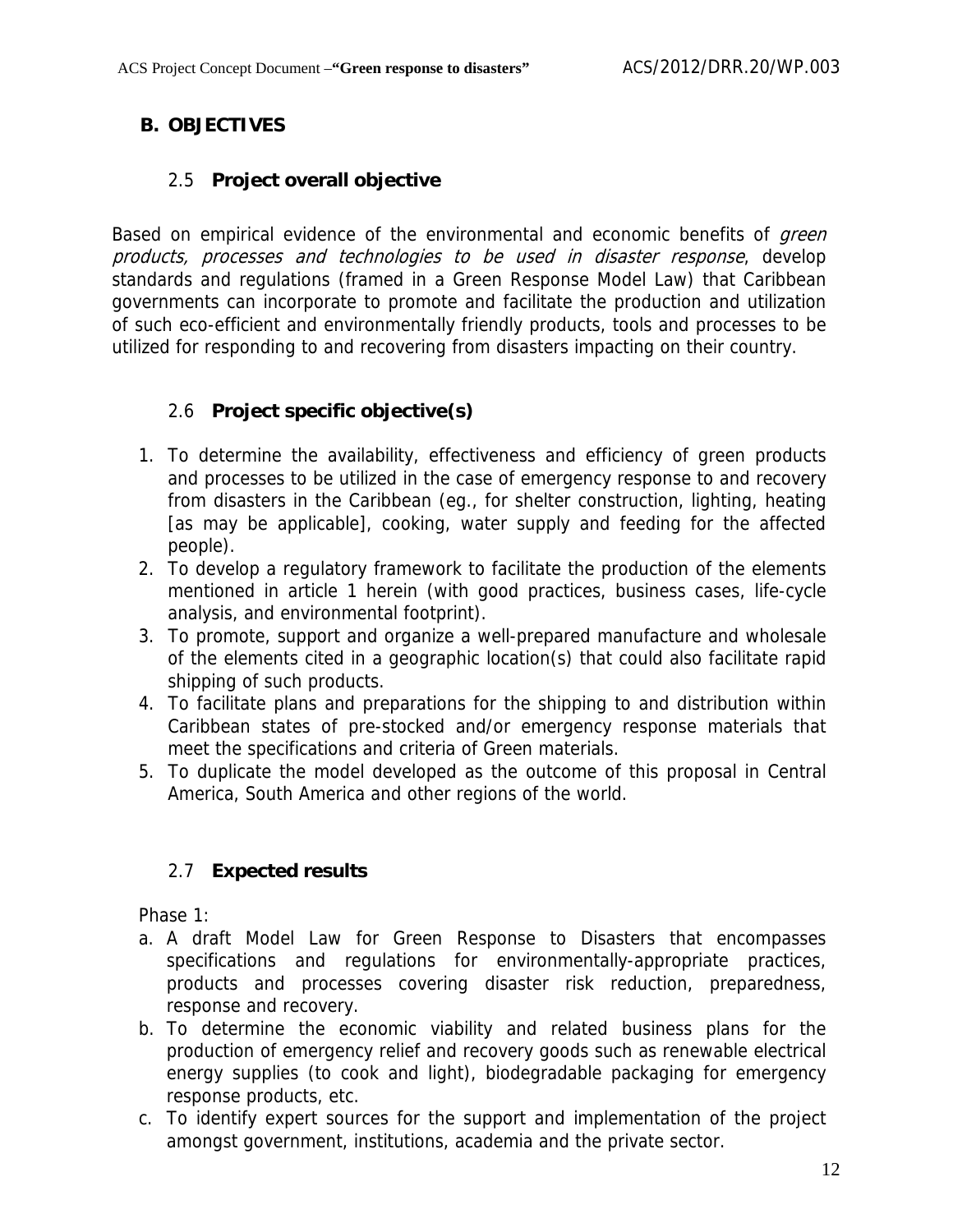- d. To research the availability of existing standards, guidelines and regulations for the technical specifications of products and processes that meet the Green Response criteria.
- e. To determine an initial baseline by which efficacy of implementation can be measured for the purpose of cost benefit analysis.

Phase 2, 3 and 4: proof-of-concept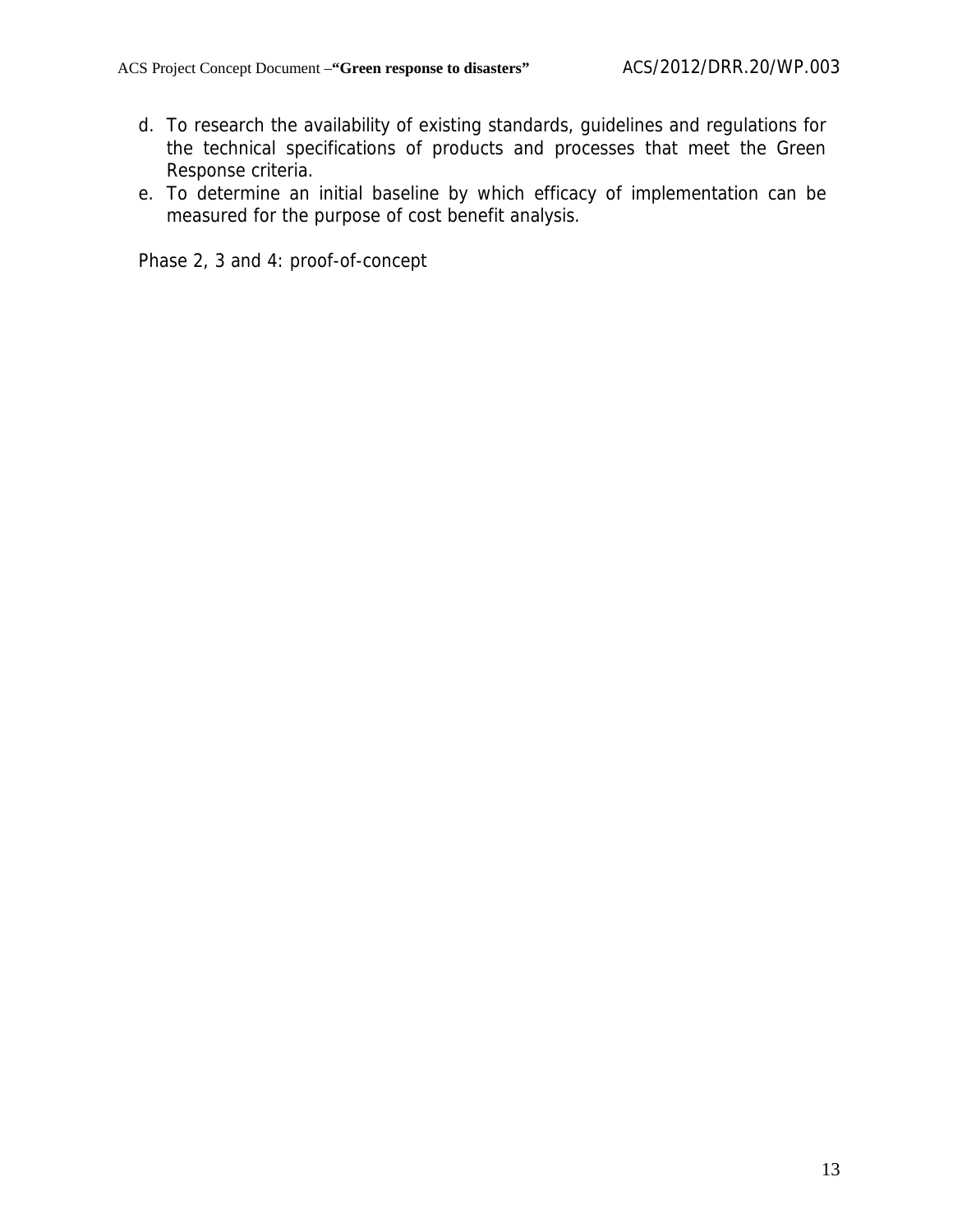## **C. STAKEHOLDERS**

### 2.8 **Beneficiaries**

Population of Member States and Associate Members of the ACS.

### 2.9 **Participating institutions**

This project is developed in the framework of the Memorandum signed between the Association of Caribbean States and the International Federation of Red Cross and Red Crescent Societies, with regard to the Red Cross civil society role in disaster response in its capacity as auxiliary to governments.

| Name of institution: Association of Caribbean States (specifically its Direction for |                          |                         |  |                   |  |  |
|--------------------------------------------------------------------------------------|--------------------------|-------------------------|--|-------------------|--|--|
|                                                                                      | Disaster Risk Reduction) |                         |  |                   |  |  |
| Name and last name of legal representative: Alfonso Munera, Secretary General        |                          |                         |  |                   |  |  |
| ; Eduardo Gonzalez, Director of DRR, Mathieu Fontanaud, Adviser of DRR.              |                          |                         |  |                   |  |  |
| <b>Address:</b> 5-7 Sweet Briar Road, St Clair<br>City: Port of Spain                |                          |                         |  |                   |  |  |
| <b>Country: Trinidad and Tobago</b>                                                  |                          |                         |  |                   |  |  |
| Tel: 868 622 9575                                                                    | <b>Fax: 868 6221653</b>  | <b>Email:</b> mail@acs- |  | Website: www.acs- |  |  |
| aec.org<br>aec.org                                                                   |                          |                         |  |                   |  |  |

| Name of institution: IFRC (International Federation of Red Cross and Red Crescent |                        |              |  |          |  |
|-----------------------------------------------------------------------------------|------------------------|--------------|--|----------|--|
| Societies) Caribbean Regional Representation Office                               |                        |              |  |          |  |
| Name and last name of legal representative: Howard Arfin, Regional                |                        |              |  |          |  |
| Representative/Head of Office                                                     |                        |              |  |          |  |
| <b>Address: 110 Picton Street</b><br>City: Port of Spain                          |                        |              |  |          |  |
| <b>Country: Trinidad and Tobago</b>                                               |                        |              |  |          |  |
| <b>Tel:</b> $+1868628$                                                            | <b>Fax:</b> $+1868628$ | Email:       |  | Website: |  |
| 7289                                                                              | howard.arfin@ifrc.org  | www.ifrc.org |  |          |  |
|                                                                                   |                        |              |  |          |  |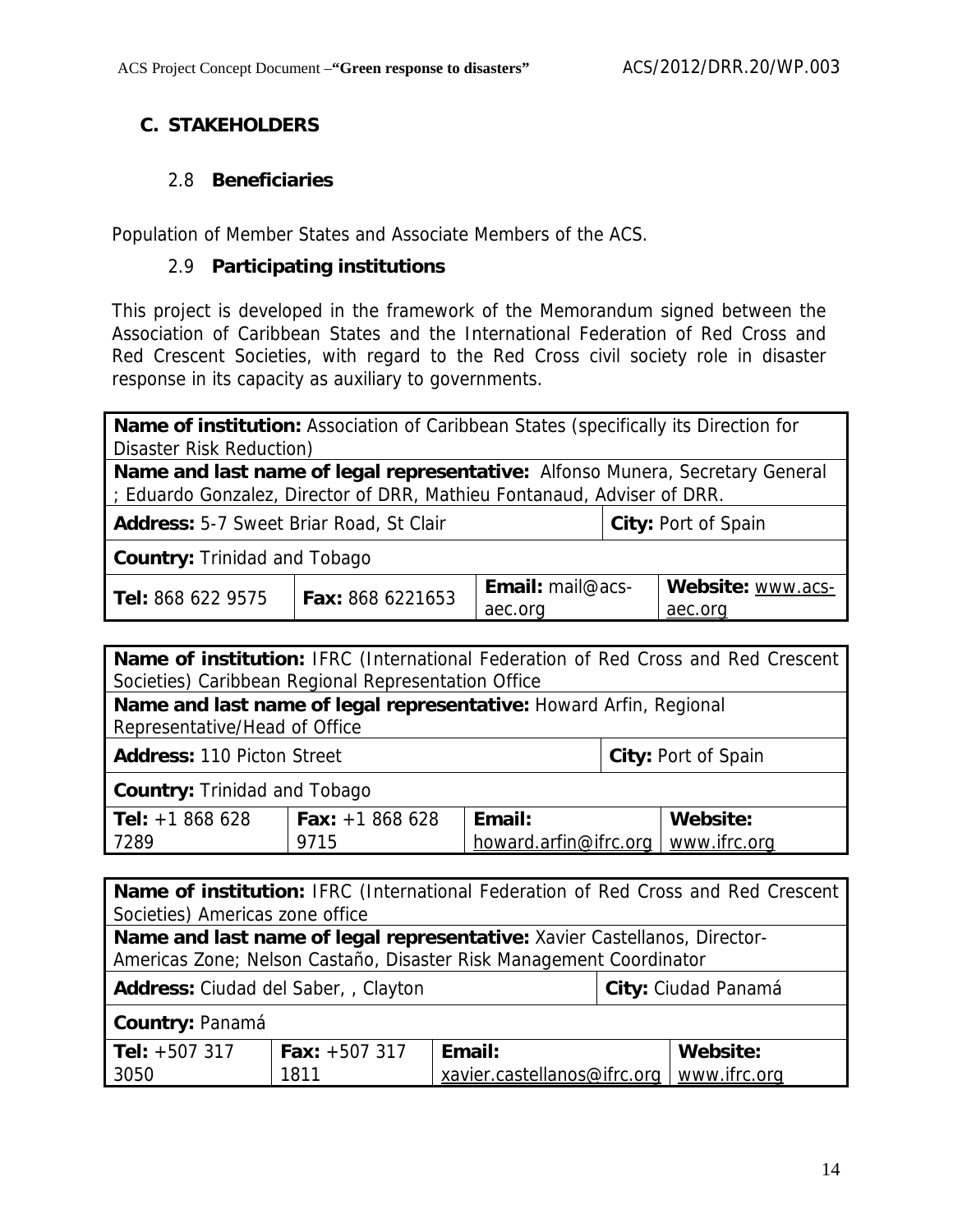| <b>Name of institution: TTRC (Trinidad and Tobago Red Cross)</b>                       |                     |                                                   |  |                                              |  |  |
|----------------------------------------------------------------------------------------|---------------------|---------------------------------------------------|--|----------------------------------------------|--|--|
| Name and last name of legal representative: Ms. Jennifer Gonzalez, Director<br>General |                     |                                                   |  |                                              |  |  |
| Address: 7a, Fitz Blackman Drive,<br>City: Port of Spain<br>Wrightson Road P.O.        |                     |                                                   |  |                                              |  |  |
| <b>Country: Trinidad and Tobago</b>                                                    |                     |                                                   |  |                                              |  |  |
| Tel: $(1)$<br>$(868)$ 627 82 $(868)$ 627<br>15                                         | Fax: $(1)$<br>88 13 | Email:<br>jgdgttrcs@gmail.com<br>ttrc@tstt.net.tt |  | Website:<br>http://www.caribbeanredcross.org |  |  |

| <b>Name of institution:</b> T&T ODPM (Office of Disaster Preparedness & Management of |                      |                     |  |          |  |  |  |
|---------------------------------------------------------------------------------------|----------------------|---------------------|--|----------|--|--|--|
|                                                                                       | Trinidad and Tobago) |                     |  |          |  |  |  |
| Name and last name of legal representative: Dr. Stephen Ramroop, Chief                |                      |                     |  |          |  |  |  |
| <b>Executive Officer</b>                                                              |                      |                     |  |          |  |  |  |
| <b>Address:</b> #4A Orange Grove Road<br>City: Tacarigua                              |                      |                     |  |          |  |  |  |
| <b>Country: Trinidad and Tobago</b>                                                   |                      |                     |  |          |  |  |  |
| Tel: 868 640                                                                          | <b>Fax: 868 640</b>  | Email:              |  | Website: |  |  |  |
| 1285 or 789                                                                           | 8988                 | sramroop@mns.gov.tt |  |          |  |  |  |
| www.odpm.gov.tt<br>publicinfo.odpm@qmail.com<br>2779                                  |                      |                     |  |          |  |  |  |

List of other potential stakeholders of the project:

- Ministry of Housing and the Environment of Trinidad and Tobago
- Regional Universities and Research Centres

## **D. BENEFITS, RISKS AND SUSTAINABILITY**

### 2.10 **Benefits**

Environmental impact: eco-efficient products and processes; production of renewable energy; green technologies

Social impact: reduced time of response to disaster, efficient and effective recovery Economic impact: development of the production sector (job creation and economic stimulation)

Also development of norms and standards relating to eco-efficiency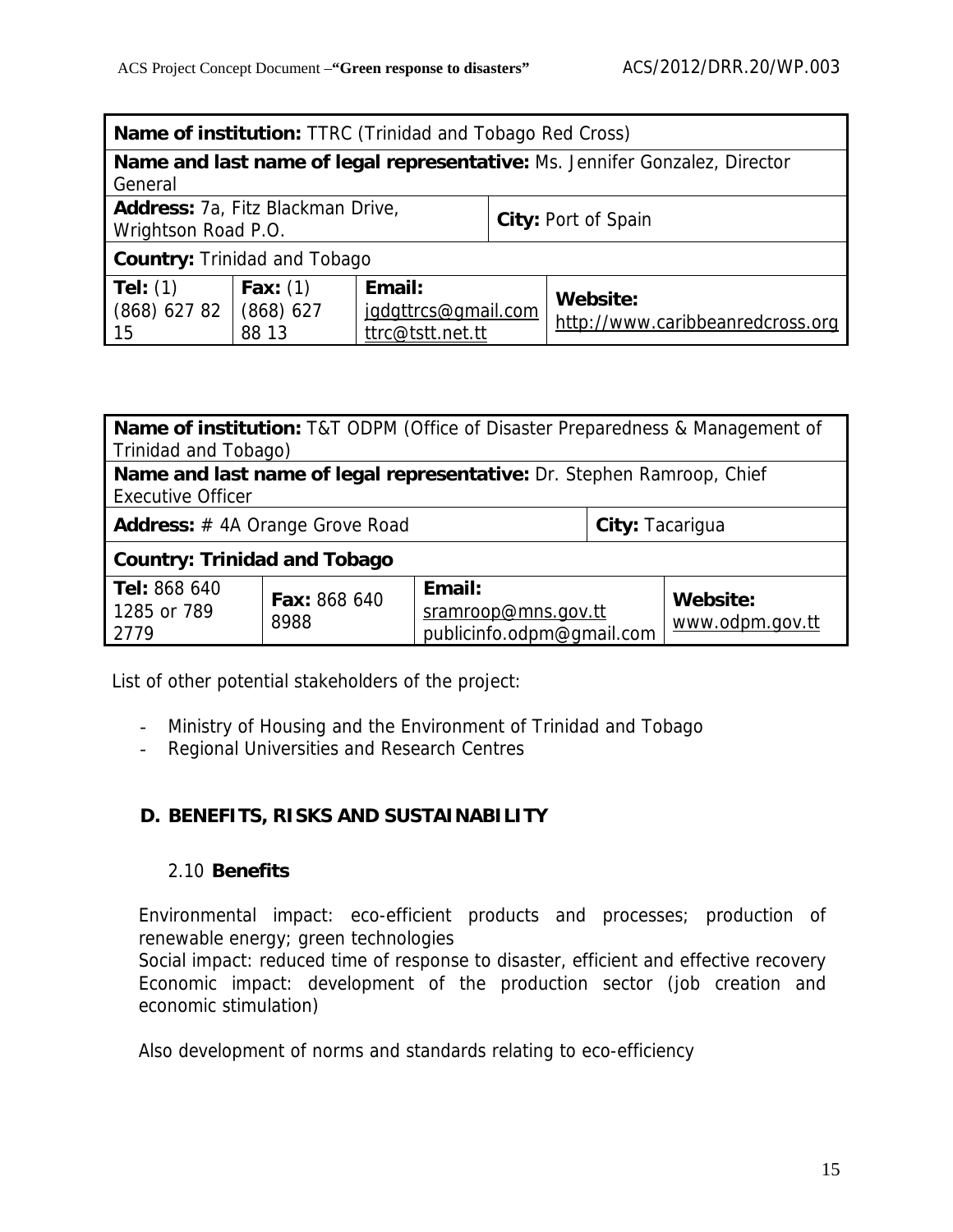| <b>Critical Risks</b>                                      | <b>Risk Rating</b> | <b>Risk Mitigation Measures</b>                        |
|------------------------------------------------------------|--------------------|--------------------------------------------------------|
| Lack of expertise (to<br>perform the feasibility<br>study) | Low                | Involve regional universities and<br>research centres  |
| Lack of production<br>capacity                             | LOW                | Capitalize on existing industries and<br>manufacturers |
| Lack of space and<br>facilities to stock the<br>products   | Low                | Capitalize on IFRC, TTRC and ODPM<br>facilities        |
| Lack of transport<br>capacity                              | Low                | Capitalize on existing logisticians and<br>shippers    |

# 2.11 **Critical risks and Sustainability**

# 2.12 **Ex-post sustainability**

The business plans should make provision for the long term implementation of this initiative (in Trinidad and Tobago as well as in other locations amongst Member States)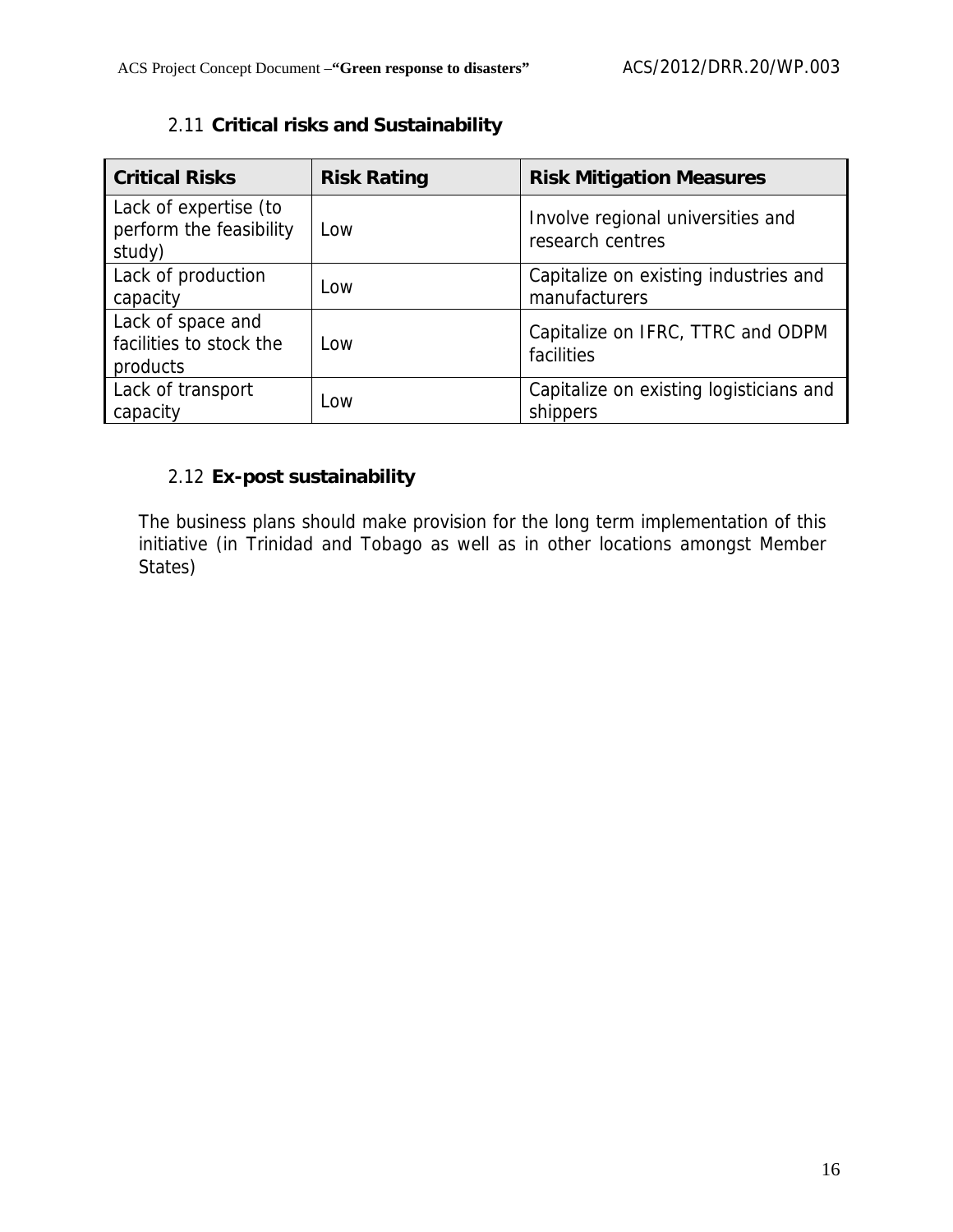### **III. PROJECT IMPLEMENTATION**

### **A. COMPONENTS AND ACTIVITIES**

#### 3.1 **Components description**

- 1. To determine green products and processes to be utilized in the case of emergency response to and recovery from disasters in the Caribbean; for shelter construction, lighting, heating (as applicable), cooking, water supply and feeding the affected people.
- 2. To facilitate the production of the elements mentioned in 1 (with good practices, business cases, life-cycle analysis, and environmental footprint).
- 3. To organize a well-prepared manufacture and wholesale of the elements cited in 2 in a geographic location that could also facilitate rapid shipping of such products.
- 4. To facilitate the shipping of pre-stocked elements mentioned earlier to neighbourhood Caribbean countries.
- 5. To duplicate the model in Central America, South America and other regions of the world.

| Years         | 3<br>$\overline{2}$                                  |   |   |          |    |  |  |
|---------------|------------------------------------------------------|---|---|----------|----|--|--|
| <b>Months</b> |                                                      | 2 | 3 | $\cdots$ | 12 |  |  |
| Component 1   |                                                      |   |   |          |    |  |  |
| Component 2   | To be determined according to the results of phase 1 |   |   |          |    |  |  |
| Component 3   |                                                      |   |   |          |    |  |  |
| Component 4   |                                                      |   |   |          |    |  |  |
| Component 5   |                                                      |   |   |          |    |  |  |

#### 3.2 **Expected schedule**

### **B. EXECUTION**

### 3.3 **Physical means required**

- Production facilities (industries, manufacturer)
- Wholesalers and distributors
- Stocking and pre-positioning storage facilities
- Means of eco-efficient transportation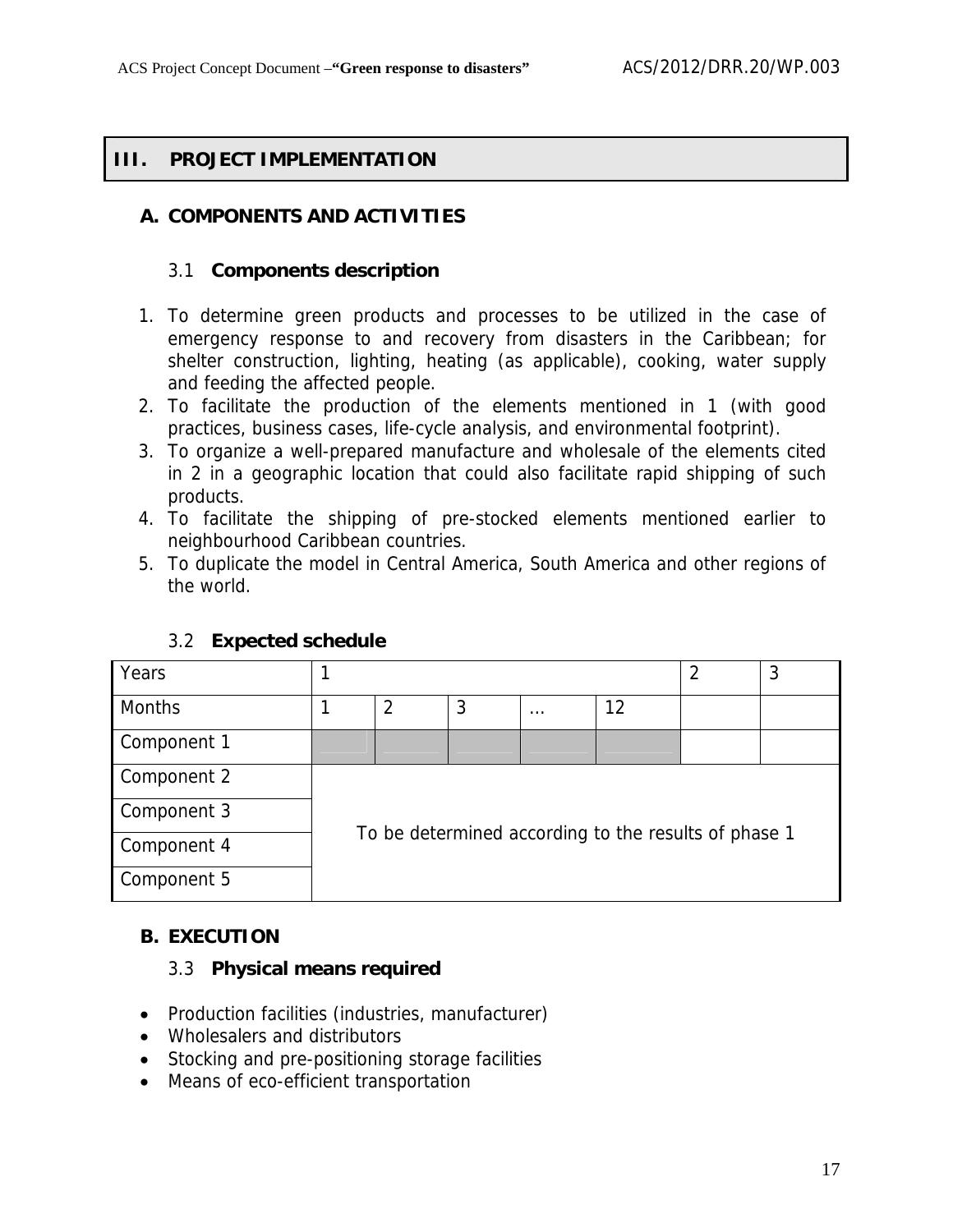### 3.4 **Expertise required**

- Business cases
- Life-cycle Analysis
- Environmental footprint
- Manufacturing
- Storage and distribution logistics
- Standards, guidelines and regulatory research

## 3.5 **Project Team**

For phase 1: Green Response Coordinating Committee (led by a Representative of the Government of Trinidad and Tobago and a Representative of TTRC) which reports jointly to designated representatives of ACS and IFRC, being the Director of DRR and the Caribbean Regional Representative, respectively.

Phase 2: The entities responsible for the execution of phase 2 will be accordingly determined by the results of phase 1

Phase 3 and 4 will be coordinated amongst ACS, interested Members States, IFRC (including its Member Societies).

| Component                | Role / Responsibility                          | <b>Actor</b>                                                                                   |  |  |
|--------------------------|------------------------------------------------|------------------------------------------------------------------------------------------------|--|--|
|                          | Identification<br>the  <br>οf                  | Project team, IFRC experts,                                                                    |  |  |
|                          | products/processes                             | contracted consultant                                                                          |  |  |
| $\overline{\phantom{a}}$ | Production of items identified in 1            | Companies, industries and<br>manufacturers located in<br>Trinidad and Tobago (or<br>proximate) |  |  |
| 3                        | Wholesale of item produced in 2                | <b>ODPM/ IFRC</b>                                                                              |  |  |
| $\overline{4}$           | Shipment of items stocked in 3                 | ODP/IFRC and T&T shipping<br>agents                                                            |  |  |
| 5                        | Duplication of the model in other<br>countries | <b>IFRC-ACS</b>                                                                                |  |  |

## 3.6 **Matrix of Responsibilities**